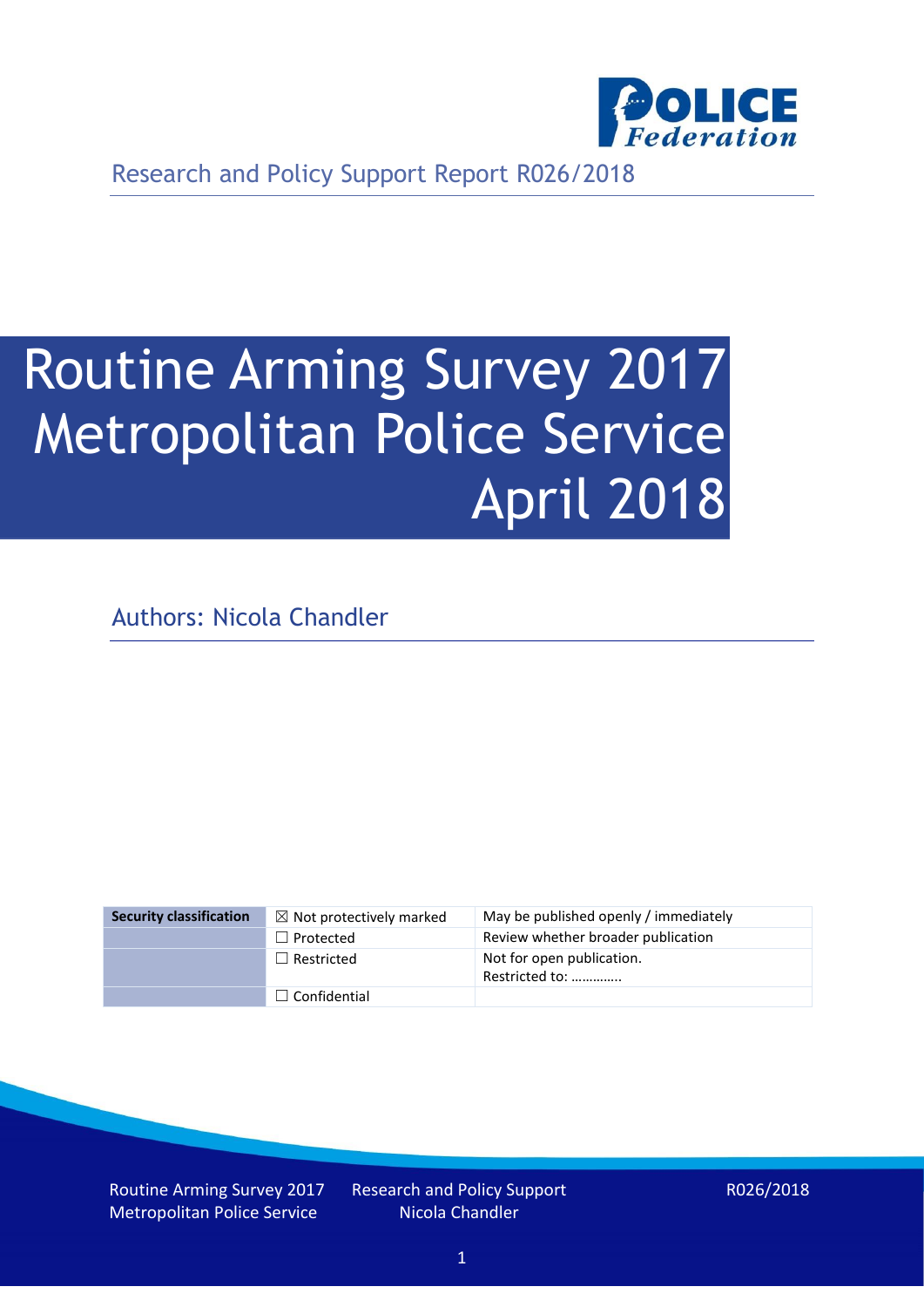# **INTRODUCTION**

This report provides a summary of responses to the PFEW routine arming survey received from respondents in the Metropolitan Police Service.

The PFEW routine arming survey was open between 31st July and 1st September 2017. The survey asked respondents about their experiences and attitudes in the following areas:

- Satisfaction with their current access to armed support
- Views on routine arming
- Views on other protective measures and equipment
- The number of times respondents had felt their life had been threatened at work in the last two years

Where appropriate, details of average responses for the police service as a whole are also presented, differences between the national and local responses have not been tested statistically and therefore any differences reported are for guidance only and must be treated with caution.

The Metropolitan Police Federation also conducted their own survey of members' attitudes to routine arming in 2017. Differences in questions and timings between the two surveys meant that the information provided in this report should be treated as additional to, rather than a substitute for, the Metropolitan Police Federation's earlier survey.

# **RESPONSE RATE AND RESPONDENTS**

6118 responses were received from respondents in the Metropolitan Police Service. This reflects a response rate of approximately 20%, based on Home Office figures from 2017. This compares to a national response rate of 27% of federated rank members.

The findings presented in this report have a margin of error of 1%. This margin of error has been calculated using the number of responses received from officers in the Metropolitan Police Service compared to the number of officers in the force as a whole. A margin of error of 5% or less is generally considered to be within the normal bounds of academic rigor. If this threshold has not been met, the results from this report must be interpreted more cautiously.

83% of responses from the Metropolitan Police Service were received from male officers and 17% of responses were from female officers. 78% of respondents were Constables, 16% were Sergeants and 6% were Inspectors or Chief Inspectors.

Routine Arming Survey 2017 Metropolitan Police Service

Research and Policy Support Nicola Chandler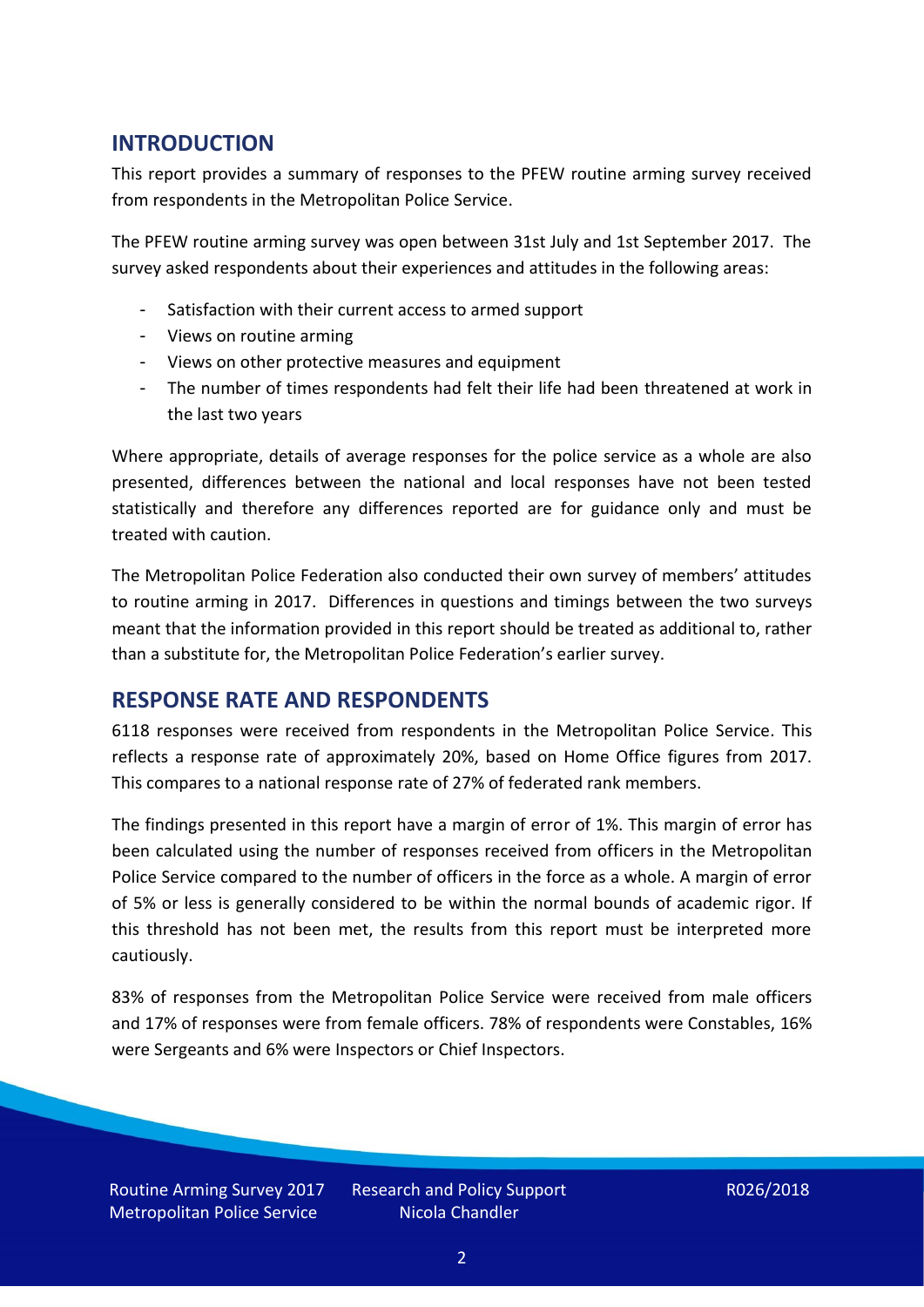51% of respondents said that they were in a frontline role.

### **SATISFACTION WITH CURRENT ARMED SUPPORT**

Of those respondents who had a view, 63% within the Metropolitan Police Service said that they were either very or fairy satisfied that armed support would be readily available should they require it. In comparison, 37% were either not very or not at all satisfied that armed support would be available.

Nationally, 43% of respondents were either very or fairly satisfied that armed support would be readily available should they require it.

|                                                                                               | Very satisfied | <b>Fairly</b><br>satisfied | Not very<br>satisfied | Not at all<br>satisfied |
|-----------------------------------------------------------------------------------------------|----------------|----------------------------|-----------------------|-------------------------|
| How satisfied are you<br>that armed support is<br>readily available should<br>you require it? | 14%            | 49%                        | 27%                   | 11%                     |

## **VIEWS ON ROUTINE ARMING**

40% of respondents within the Metropolitan Police Service said that they were in favour of routine arming, insofar as they felt all officers should receive appropriate training and be armed at all times when on duty. This compares to 34% of respondents across England and Wales as a whole.

| All police officers<br>should receive<br>appropriate training<br>and be armed at all<br>times when on duty | All police officers<br>should receive<br>appropriate training<br>and firearms should<br>be issued to them as<br>and when necessary | <b>Firearms should not</b><br>be issued to all<br>police officers, but<br>more officers should<br>receive appropriate<br>training and be issue | The present number<br>of officers who are<br>specially trained to<br>carry firearms is<br>about right |  |
|------------------------------------------------------------------------------------------------------------|------------------------------------------------------------------------------------------------------------------------------------|------------------------------------------------------------------------------------------------------------------------------------------------|-------------------------------------------------------------------------------------------------------|--|
| 40%                                                                                                        | 19%                                                                                                                                | 35%                                                                                                                                            | 6%                                                                                                    |  |

Routine Arming Survey 2017 Metropolitan Police Service

Research and Policy Support Nicola Chandler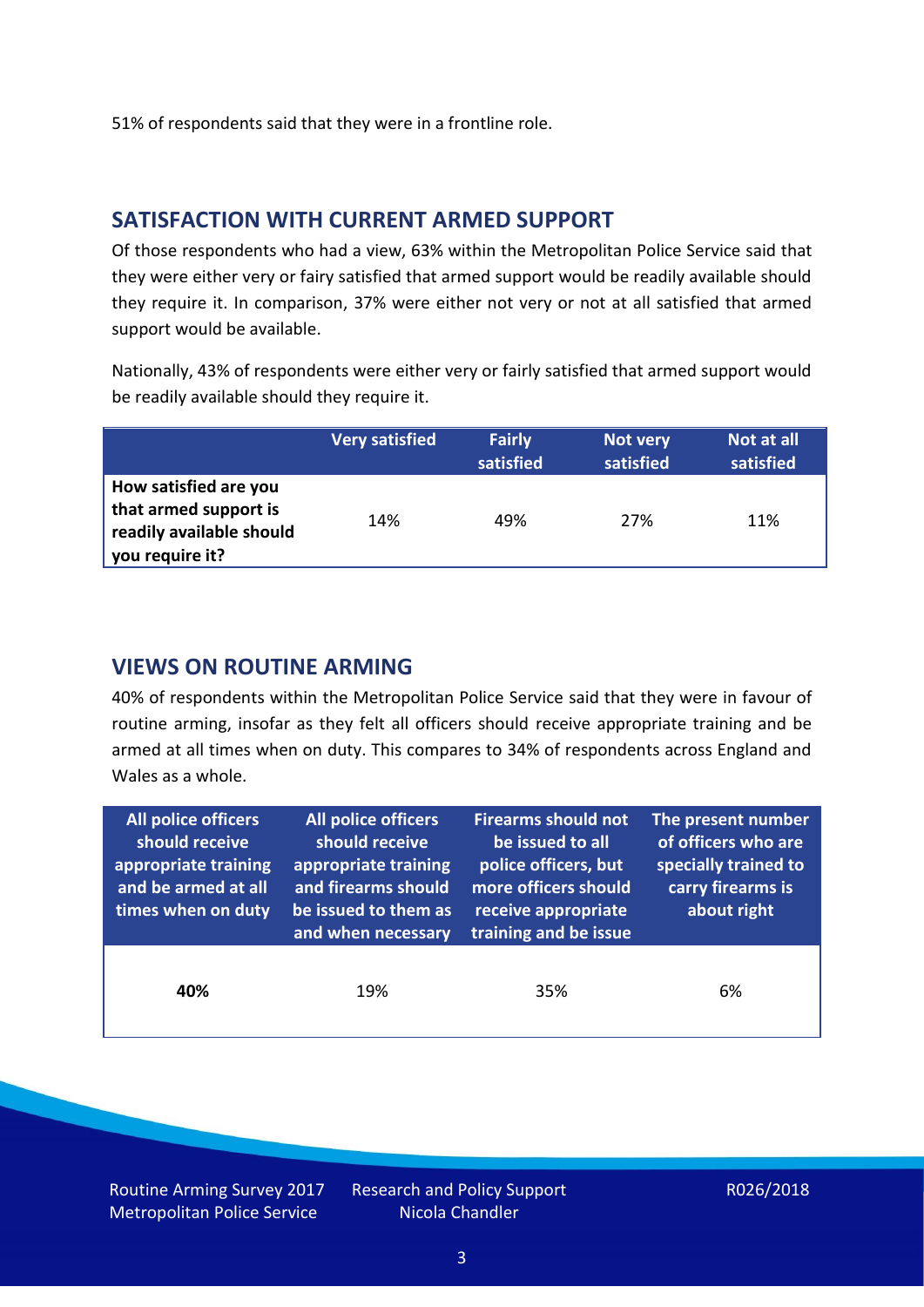63% of respondents within the Metropolitan Police Service said that they would be prepared to be routinely armed whilst on duty. Nationally, this proportion was 55%. 9% of respondents within the Metropolitan Police Service, said that they would not carry a firearm whilst on duty under any circumstances, compared to 11% of respondents in England and Wales as a whole.

| I would be prepared<br>to carry a firearm at<br>all times on duty | I would be prepared<br>to carry a firearm<br>whilst on duty if<br>necessary | I would be prepared<br>to carry a firearm<br>whilst on duty if<br>ordered to do so | Under no<br>circumstances would<br>I carry a firearm<br>whilst on duty |  |
|-------------------------------------------------------------------|-----------------------------------------------------------------------------|------------------------------------------------------------------------------------|------------------------------------------------------------------------|--|
| 63%                                                               | 20%                                                                         | 9%                                                                                 | 9%                                                                     |  |

# **VIEWS ON OTHER PROTECTIVE MEASURES AND EQUIPMENT**

32% of respondents in the Metropolitan Police Service (for whom it is applicable to their role), said that they currently had access to double crewing at all times whilst on duty; 82%, said that they wanted access to double crewing at all times whilst on duty.

The proportion of respondents in the Metropolitan Police Service who said that they have access to double crewing at all times on duty is higher than the national figure, where 11% of respondents have access to double crewing.

16% of respondents in the Metropolitan Police Service (for whom it is applicable to their role), had access to Taser at all times whilst on duty; in comparison 80% said that they wanted to have access to Taser at all times whilst on duty.

The proportion of respondents in the Metropolitan Police Service who have access to Taser at all times whilst on duty is lower than the proportion of respondents in England and Wales who had access to Taser at all time, which was 22%.

74% of respondents in the Metropolitan Police Service (for whom it is applicable to their role), currently had access to Body Worn Video at all times whilst on duty; 84% wanted access to Body Worn Video at all times.

Routine Arming Survey 2017 Metropolitan Police Service

Research and Policy Support Nicola Chandler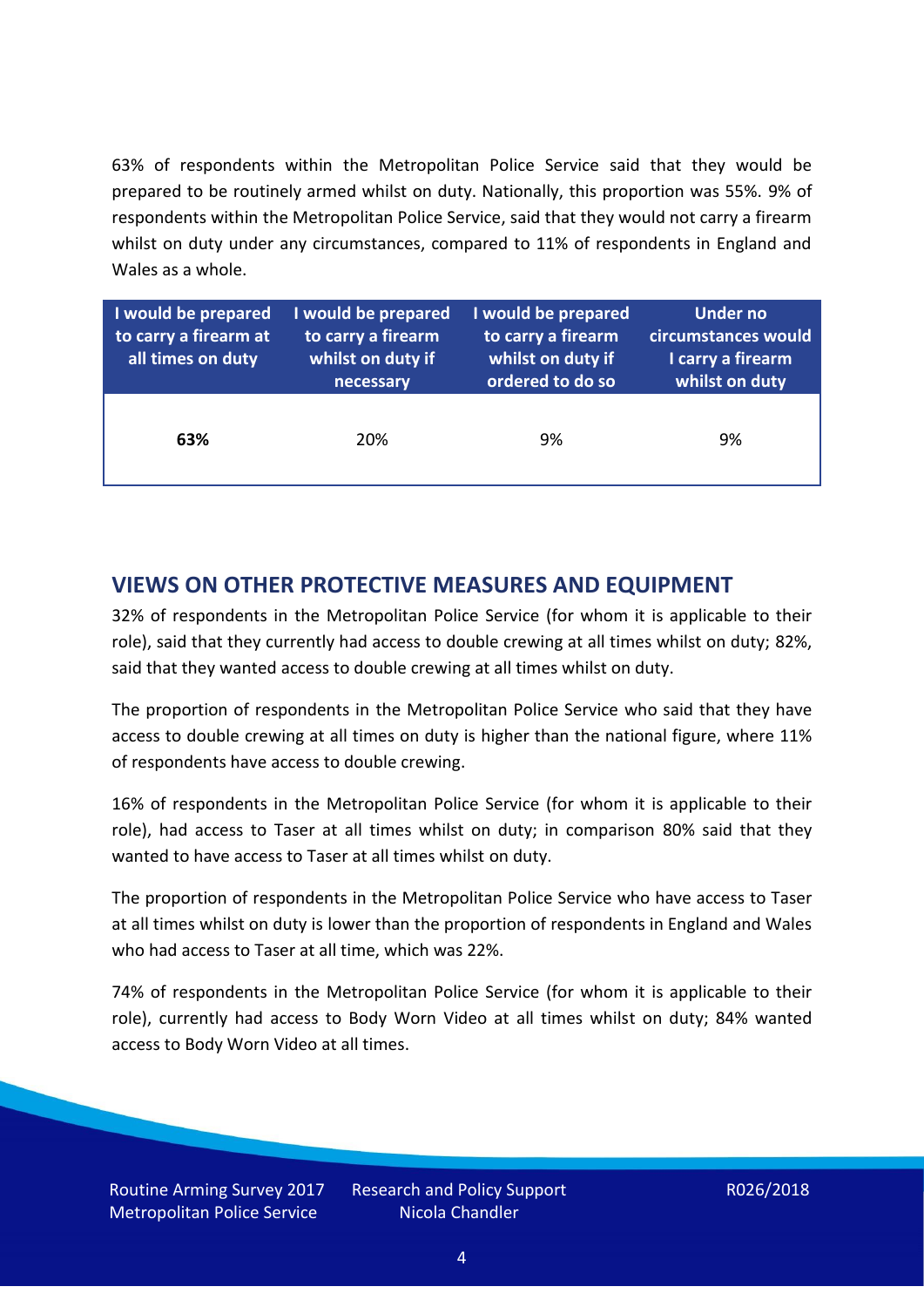The proportion of respondents in the Metropolitan Police Service who have access to Body Worn Video at all times whilst on duty is higher than in England and Wales as a whole; nationally 55% of respondents reported having access to Body Worn Video at all times whilst on duty.

| Officers regularly have access to (for<br>whom its applicable to their role): | <b>Double</b><br>crewing | <b>Body Worn</b><br><b>Video</b> | Taser |  |
|-------------------------------------------------------------------------------|--------------------------|----------------------------------|-------|--|
| <b>Never</b>                                                                  | 5%                       | 17%                              | 59%   |  |
| When deemed necessary by an officer<br>with appropriate authority             | 5%                       | 1%                               | 6%    |  |
| Upon my request whilst I am on duty                                           | 8%                       | 5%                               | 5%    |  |
| At all times whilst I am on duty                                              | 32%                      | 74%                              | 16%   |  |

# **THREATS TO LIFE**

53% of respondents in the Metropolitan Police Service said that they had felt that their life was in serious danger at least once in the last two years as a result of a threat by a member the public whilst on duty. This is lower than the 54% of respondents within England and Wales as a whole who felt that their life had been in serious danger in the last two years.

A more detailed breakdown of the number of times respondents in the Metropolitan Police Service felt that their life had been in serious danger in the last two years is provided below.

|                                                                                                                                                                              | <b>None</b> | One | Two | Three to<br>four | <b>Five to</b><br><b>six</b> | <b>Seven</b><br>or more |
|------------------------------------------------------------------------------------------------------------------------------------------------------------------------------|-------------|-----|-----|------------------|------------------------------|-------------------------|
| How many times in the<br>last two years have you<br>felt that your life was in<br>serious danger as a result<br>of a threat by a member<br>of the public, whilst on<br>duty? | 47%         | 14% | 16% | 12%              | 6%                           | 6%                      |

Routine Arming Survey 2017 Metropolitan Police Service

Research and Policy Support Nicola Chandler